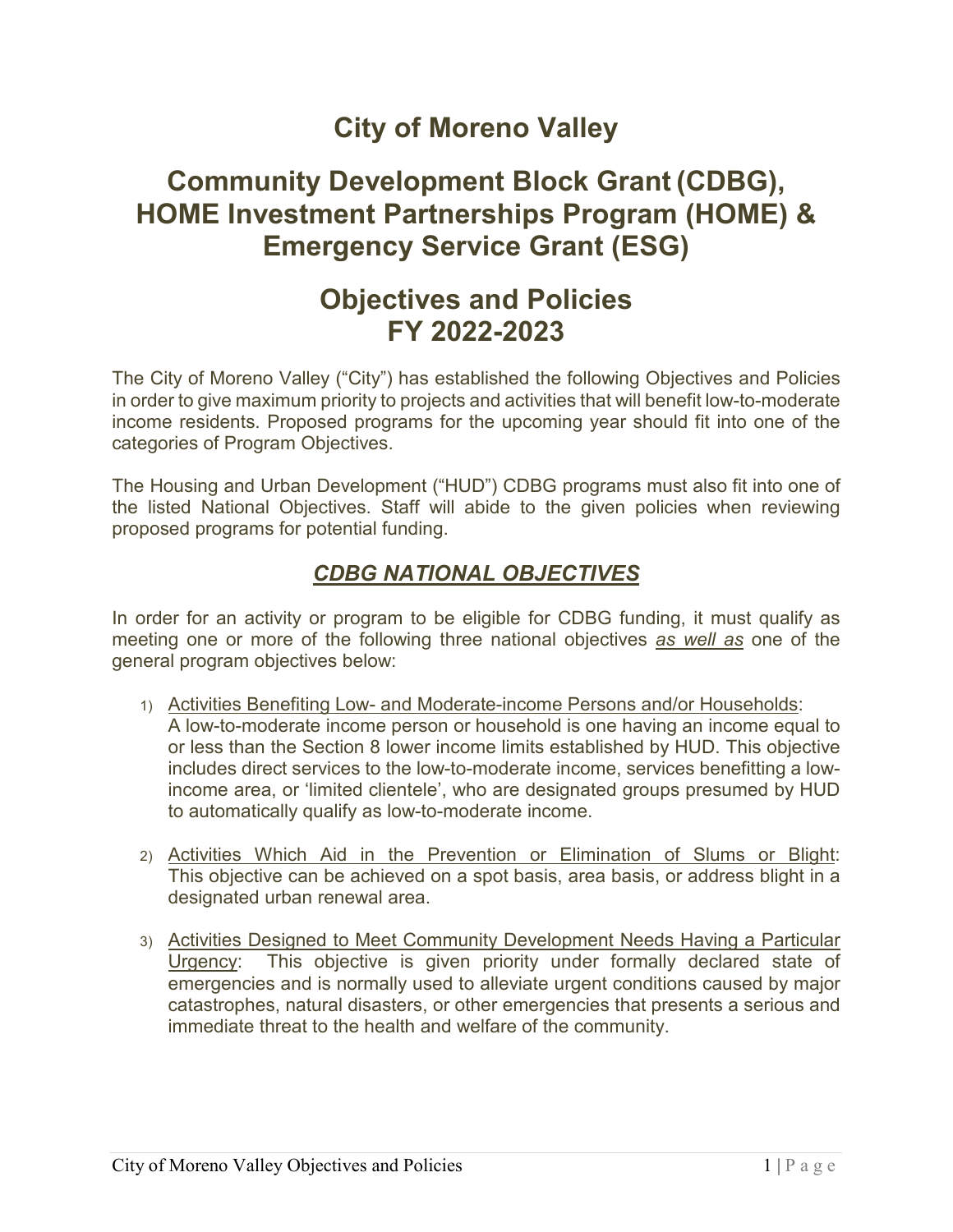## *ESG COMPONENTS*

ESG funding must qualify as meeting a component that will assist, protect, and improve living conditions for the homeless.

- 1) Street Outreach: Meet the immediate needs of unsheltered homeless people by connecting them with emergency shelter, housing, and/or critical health services.
- 2) Emergency Shelter: Increase the quantity and quality of temporary shelters provided to homeless people, through the renovation of existing shelters or conversion of buildings to shelters, paying for the operating costs of shelters, and providing essential services.
- 3) Rapid Re-Housing: Move homeless people quickly to permanent housing through housing relocation and stabilization services and short- and/or medium term rental assistance.
- 4) Homelessness Prevention: Prevent an individual or family from moving into an emergency shelter or living in a public or private place not meant for human habitation through housing relocation and stabilization services and short- and/or medium-term rental assistance
- **5)** Homeless Management Information System (HMIS): Fund ESG recipients' and subrecipients' participation in the HMIS collection and analyses of data on individuals and families who are homeless and at-risk of homelessness.

# *HOME ELIGIBLIE ACTIVITES*

HOME funds are to develop and support the supply of affordable rental housing and homeownership affordability through acquisition, new construction, reconstruction, or rehabilitation of non-luxury housing (including manufactured housing).

- Acquisition of vacant land or demolition must be undertaken only with respect to a particular housing project intended to provide affordable housing.
- Conversion of an existing structure to affordable housing is rehabilitation, unless the conversion entails adding one or more units beyond the existing walls, in which case, the project is new construction for purposes of this part.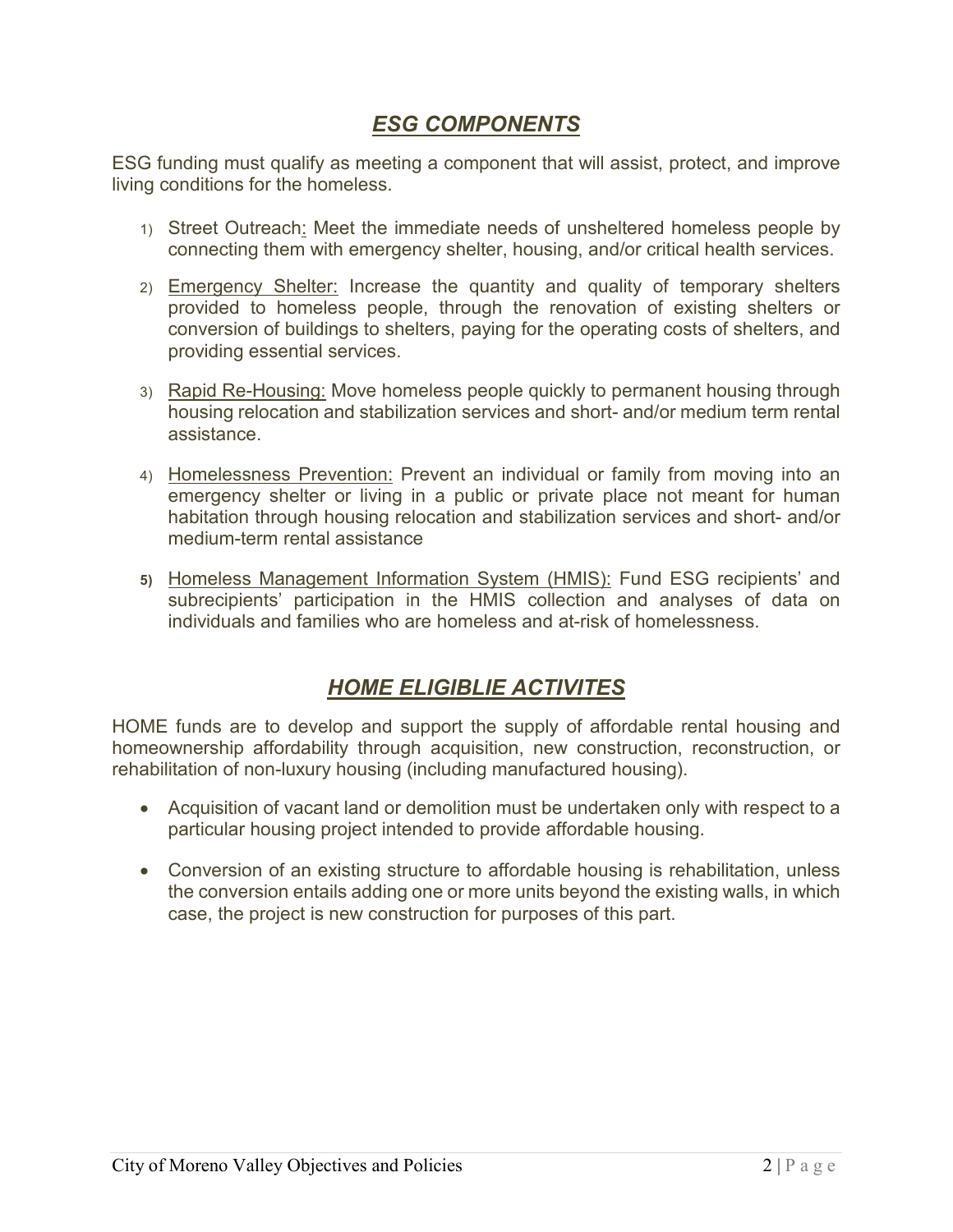## *GENERAL PROGRAM OBJECTIVES*

*(listed alphabetically)*

#### **Capital Improvement Activities (CDBG)**

Acquisition, design, construction, and installation of needed public facilities and improvements located in CDBG income eligible Census Tracts ("Target Areas") within the City where infrastructure is missing or substandard. Public facilities and improvements may include the Americans with Disabilities Act (ADA) compliant ramps and sidewalk improvements, storm drains, and water and sewer lines. Improvements shall facilitate pedestrian activity, eliminate flooding, and provide for safer streets within the Target Areas.

### **Economic Development Activities (CDBG)**

Expanded economic opportunities through micro-enterprise loan programs and counseling as well as employment and job skills programs to create and retain jobs for low-and-moderate income persons.

#### **Fair Housing Activities (CDBG)**

The promotion of housing choice and support of state and federal fair housing laws to ensure that all residents have access to a decent home in a suitable living environment in the City. Fair Housing activities are met by promoting and affirmatively furthering equitable housing opportunities through education, counseling, enforcement, and training.

This objective also includes the prevention of foreclosure through counseling, mediation, and case management for homeowners facing mortgage delinquency, default, or any stage of foreclosure, thereby maintaining safe, stable neighborhoods and community.

#### **Health, Safety, and Public Welfare**

Eliminating conditions that are detrimental to health, safety, and public welfare through interim rehabilitation, community policing, abused child advocacy services, etc.

#### **Historic Preservation (CDBG)**

Restoring and preserving properties formally designated as historic structures.

#### **Homelessness/Homeless Prevention Activities (ESG)**

Improve the quality of life for the city's homeless and those threatened with homelessness by extending emergency services aimed at assisting, protecting,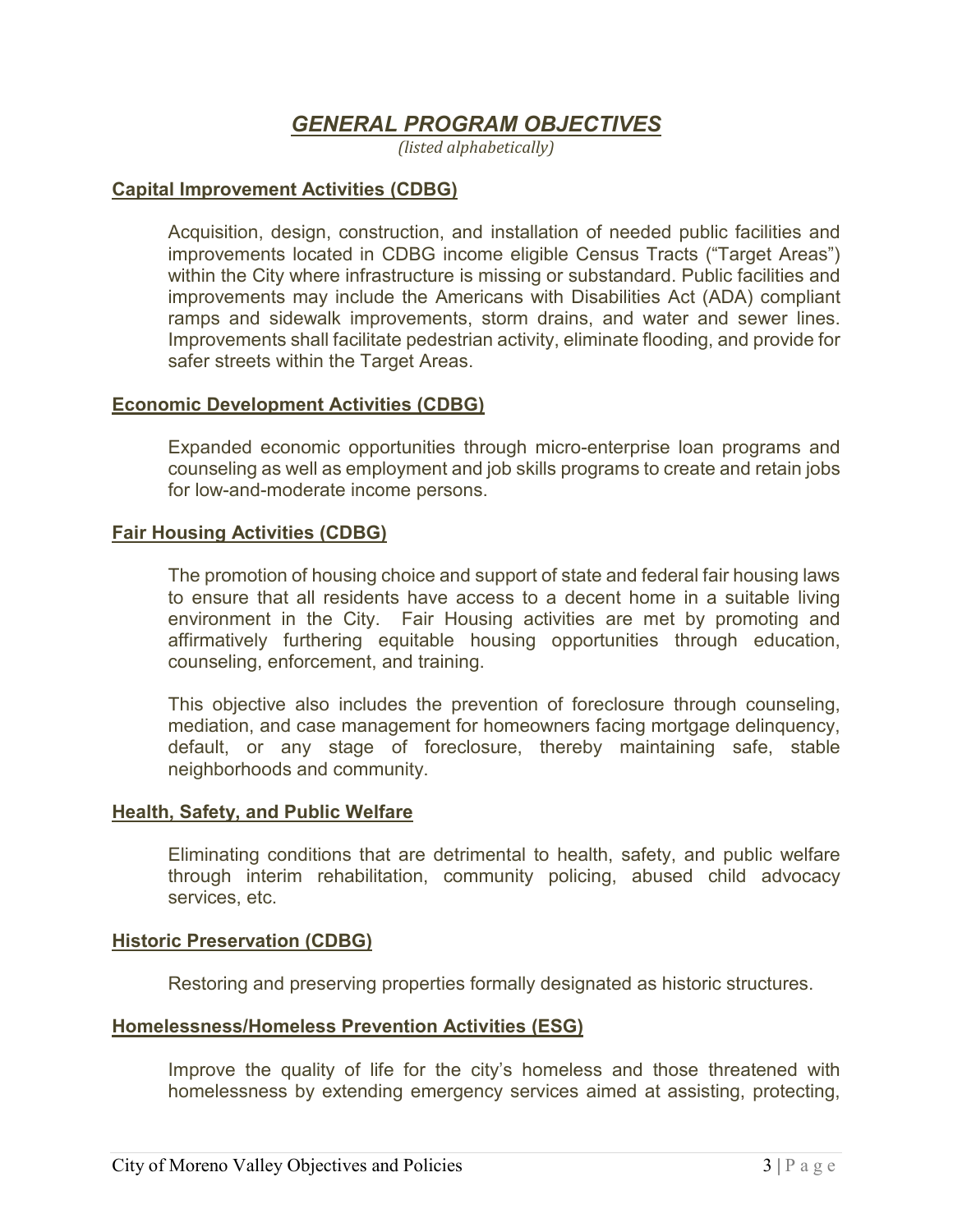and improving the living conditions and ultimately stabilizing the housing situation of those individual(s).

## **Housing and Neighborhood Improvement Activities (CDBG and HOME)**

Conserving and improving housing stock through rehabilitation of units occupied by low-and-moderate income households. Activities are designed to: (1) improve existing substandard or deteriorated housing stock that does not meet building, safety, or fire code and (2) achieve the goals identified in the City's Consolidated Plan.

### **Public Service Activities (CDBG)**

Improving the quantity and quality of public services, principally for low-andmoderate income persons, including the homeless, elderly, and disabled. The following services are identified by order of priority:

- (1) 'Basic Needs' Related Social Services Programs such as, but not limited to, emergency food and shelter (homelessness), abused children advocacy and utility assistance
- (2) Community Public Safety Programs
- (3) Programs offering Low-Cost Transportation
- (4) Employment Services/Programs and Job (Skills) Training
- (5) Free/Low-Cost programs for School-Aged Youth
- (6) Fair Housing Activities

#### **Slum or Blight Activities (CDBG)**

Elimination of slums and blight in order to prevent the deterioration of City neighborhoods, principally in the CDBG Target Areas.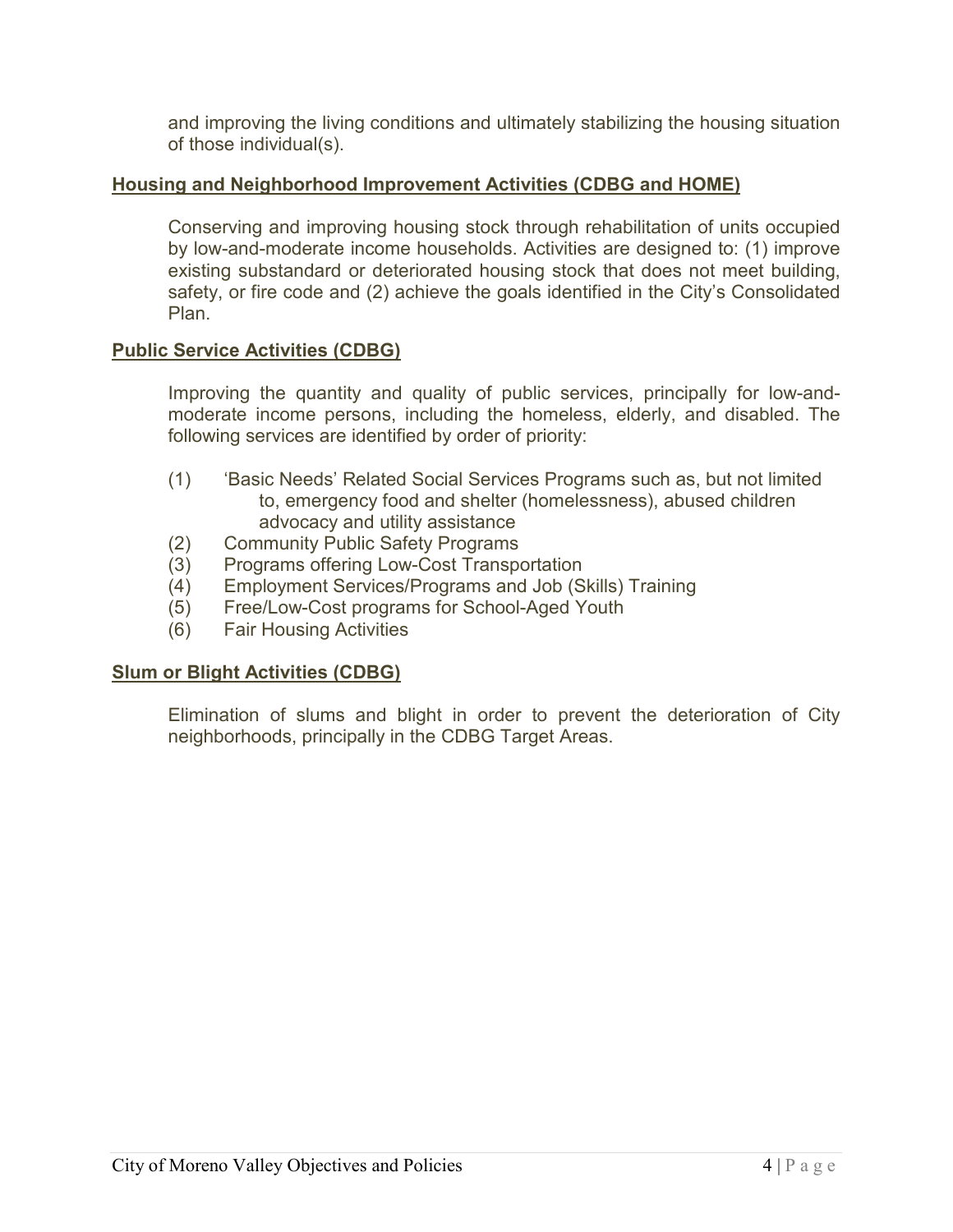# *POLICIES*

In order to meet the objectives and ensure efficient use of CDBG, HOME, and ESG funds, the following policies have been established:

#### **City Projects and Programs**

Certain public improvements, such as storm drains, curb, gutter, and sidewalks that provide long-term benefits to improve low-and-moderate income CDBG Target Areas may at the Council's discretion be given priority. Additional examples of these City sponsored programs include Community Policing and Neighborhood Clean-ups.

#### **Provider Collaboration**

Providers (local non-profits) that intend to provide similar services and programs to Moreno Valley's low-and-moderate income residents shall be given funding priority for combining resources and efforts into a single program. Providers should complete and submit a single CDBG, ESG and/or HOME application on behalf of the collaborating group. Funding priority would be given at the time of the application review based on critical factors such as goals and service area/persons benefited that align with those of the City's, prior accomplishments with similar grant programs for the City, completeness of the application, organizational and technical competency, etc.

#### **Local Services**

Providers that are located in the City will be given funding priority when they are providing services equivalent to those offered by providers located outside the City.

The ultimate goal is to have services available and accessible within the City limits to serve all residents, especially those of low-and-moderate income. Prior to final selection of projects, other factors such as record of accomplishments and experience will need to be considered.

#### **Minimum Grant Level**

A minimum grant level of \$15,000 for CDBG, \$25,000 for HOME, and \$50,000 for ESG (excluding Homelessness Management Information Systems) has been established for the purpose of ensuring the most efficient use of these funds.

#### **Project and Program Funding**

Pre-existing Projects and Programs having other funding sources will be given priority. Grant funding is intended to supplement a project or a program and not be its full and only funding source.